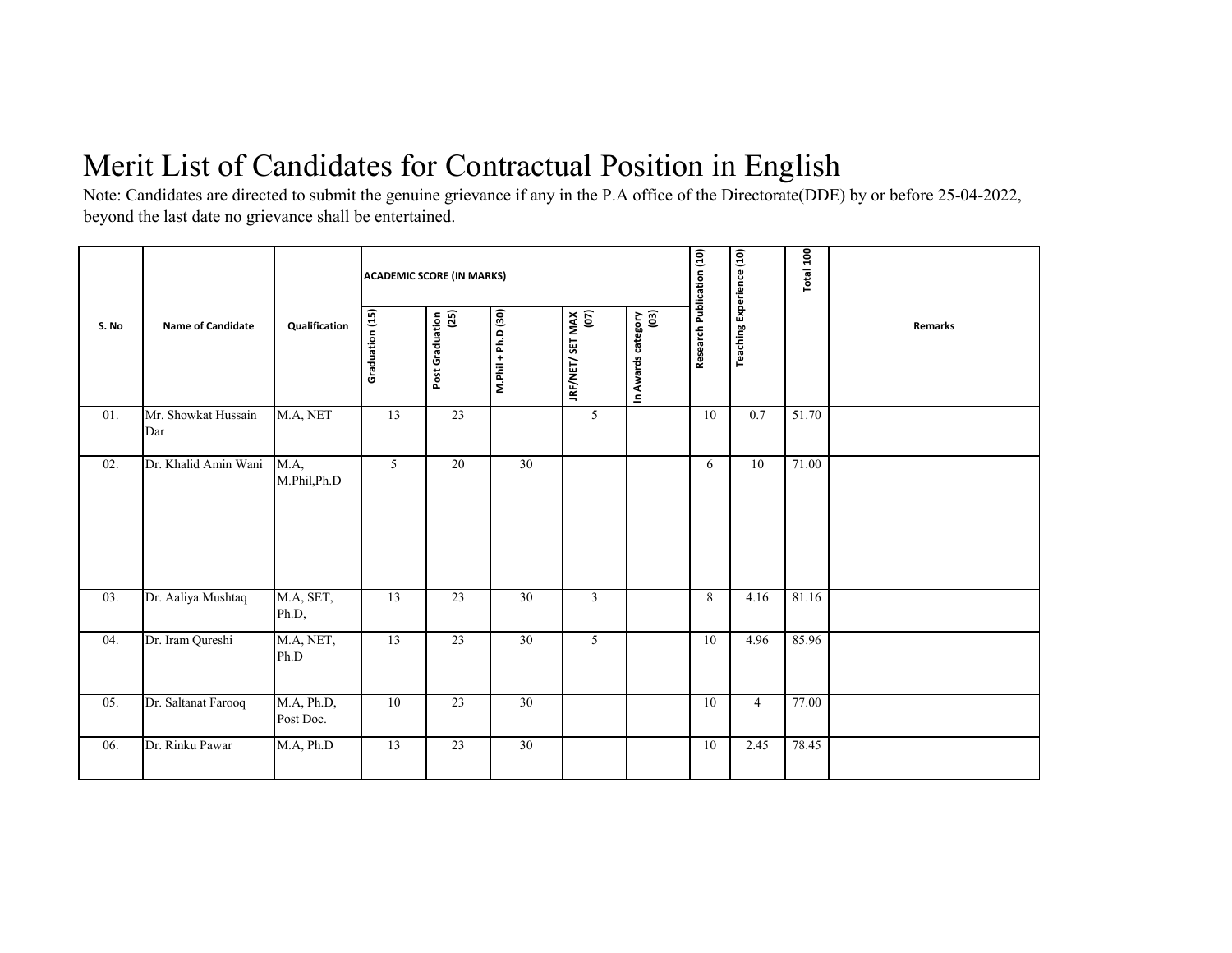## Merit List of Candidates for Contractual Position in English

Note: Candidates are directed to submit the genuine grievance if any in the P.A office of the Directorate(DDE) by or before 25-04-2022, beyond the last date no grievance shall be entertained.

|       | <b>Name of Candidate</b>     | Qualification           | <b>ACADEMIC SCORE (IN MARKS)</b> |                           |                    |                          |                            |                           |                                 | Total 100 |                |
|-------|------------------------------|-------------------------|----------------------------------|---------------------------|--------------------|--------------------------|----------------------------|---------------------------|---------------------------------|-----------|----------------|
| S. No |                              |                         | Graduation (15)                  | $(25)$<br>Post Graduation | M.Phil + Ph.D (30) | JRF/NET/ SET MAX<br>(07) | In Awards category<br>(03) | Research Publication (10) | <b>Teaching Experience (10)</b> |           | <b>Remarks</b> |
| 07.   | Dr. Huda Majeed              | M.A, M.Phil,<br>Ph.D    | 13                               | 20                        | $\overline{30}$    |                          |                            | 10                        | 4.59                            | 77.59     |                |
| 08.   | Miss Malik Sadaf             | M.A, NET,<br><b>SET</b> | 10                               | 23                        |                    | 5                        |                            | $\overline{2}$            |                                 | 40.00     |                |
| 09.   | Dr. Rasak Anayat             | M.A, Ph.D               | 13                               | 23                        | 30                 |                          |                            | 10                        | 10                              | 86.00     |                |
| 10.   | Dr. Farrukh Faizan Mir       | M.A, SET,<br>P.hD       | 13                               | $\overline{23}$           | 30                 | $\overline{3}$           |                            | 10                        | 10                              | 89.00     |                |
| 11.   | Mr. Abdul Rauoff             | M.A, SET                | 5                                | 20                        |                    | $\overline{3}$           |                            |                           |                                 | 28.00     |                |
| 12.   | Shafaq Muzzafar              | M.A, SET                | 13                               | 23                        |                    | $\overline{3}$           |                            | 10                        | 2.88                            | 51.88     |                |
| 13.   | Dr. Muzaffar Ahmad<br>Rather | M.A, SET,<br>Ph.D       | 5                                | 20                        | 30                 | $\overline{3}$           |                            | 10                        | 2                               | 70.00     |                |
| 14.   | Dr. Naadiya yaqoob           | M.Phil, Ph.D            | $5\overline{)}$                  | 23                        | 30                 |                          |                            | 10                        | 1                               | 69.00     |                |